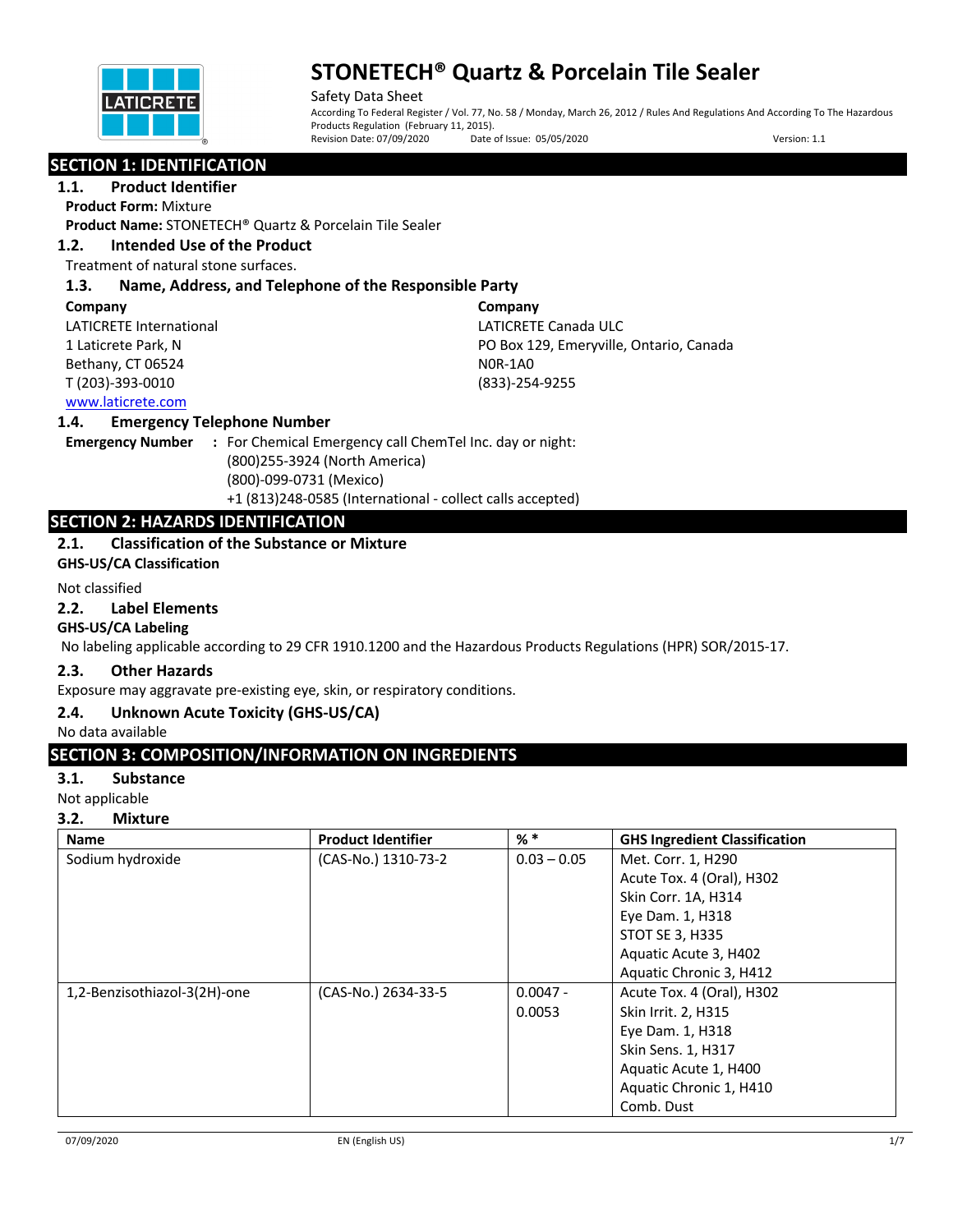Safety Data Sheet

According To Federal Register / Vol. 77, No. 58 / Monday, March 26, 2012 / Rules And Regulations And According To The Hazardous Products Regulation (February 11, 2015).

#### Full text of H-phrases: see section 16

\*Percentages are listed in weight by weight percentage (w/w%) for liquid and solid ingredients. Gas ingredients are listed in volume by volume percentage (v/v%).

## **SECTION 4: FIRST AID MEASURES**

## **4.1. Description of First-aid Measures**

**General:** Never give anything by mouth to an unconscious person. If you feel unwell, seek medical advice (show the label where possible).

**Inhalation:** When symptoms occur: go into open air and ventilate suspected area. Obtain medical attention if breathing difficulty persists.

**Skin Contact:** Remove contaminated clothing. Drench affected area with water for at least 5 minutes. Obtain medical attention if irritation develops or persists.

**Eye Contact:** Rinse cautiously with water for at least 5 minutes. Remove contact lenses, if present and easy to do. Continue rinsing. Obtain medical attention if irritation develops or persists.

**Ingestion:** Rinse mouth. Do NOT induce vomiting. Obtain medical attention.

## **4.2. Most Important Symptoms and Effects Both Acute and Delayed**

**General:** Not expected to present a significant hazard under anticipated conditions of normal use.

**Inhalation:** Prolonged exposure may cause irritation.

**Skin Contact:** Prolonged exposure may cause skin irritation.

**Eye Contact:** May cause slight irritation to eyes.

**Ingestion:** Ingestion may cause adverse effects.

**Chronic Symptoms:** None expected under normal conditions of use.

#### **4.3. Indication of Any Immediate Medical Attention and Special Treatment Needed**

If exposed or concerned, get medical advice and attention. If medical advice is needed, have product container or label at hand.

## **SECTION 5: FIRE-FIGHTING MEASURES**

## **5.1. Extinguishing Media**

**Suitable Extinguishing Media:** Water spray, fog, carbon dioxide (CO<sub>2</sub>), alcohol-resistant foam, or dry chemical.

**Unsuitable Extinguishing Media:** Do not use a heavy water stream. Use of heavy stream of water may spread fire.

#### **5.2. Special Hazards Arising From the Substance or Mixture**

**Fire Hazard:** Not considered flammable but may burn at high temperatures.

**Explosion Hazard:** Product is not explosive.

**Reactivity:** Hazardous reactions will not occur under normal conditions.

#### **5.3. Advice for Firefighters**

**Precautionary Measures Fire:** Exercise caution when fighting any chemical fire.

**Firefighting Instructions:** Use water spray or fog for cooling exposed containers.

**Protection During Firefighting:** Do not enter fire area without proper protective equipment, including respiratory protection.

Hazardous Combustion Products: Carbon oxides (CO, CO<sub>2</sub>). Hydrogen Fluoride (HF). Carbonyl fluoride. Fluorinated hydrocarbons. Nitrogen oxides. Sulfur oxides.

#### **5.4. Reference to Other Sections**

Refer to Section 9 for flammability properties.

#### **SECTION 6: ACCIDENTAL RELEASE MEASURES**

#### **6.1. Personal Precautions, Protective Equipment and Emergency Procedures**

**General Measures:** Avoid prolonged contact with eyes, skin and clothing. Avoid breathing (vapor, mist, spray).

#### **6.1.1. For Non-Emergency Personnel**

**Protective Equipment:** Use appropriate personal protective equipment (PPE).

**Emergency Procedures:** Evacuate unnecessary personnel.

## **6.1.2. For Emergency Personnel**

**Protective Equipment:** Equip cleanup crew with proper protection.

**Emergency Procedures:** Upon arrival at the scene, a first responder is expected to recognize the presence of dangerous goods, protect oneself and the public, secure the area, and call for the assistance of trained personnel as soon as conditions permit. Ventilate area.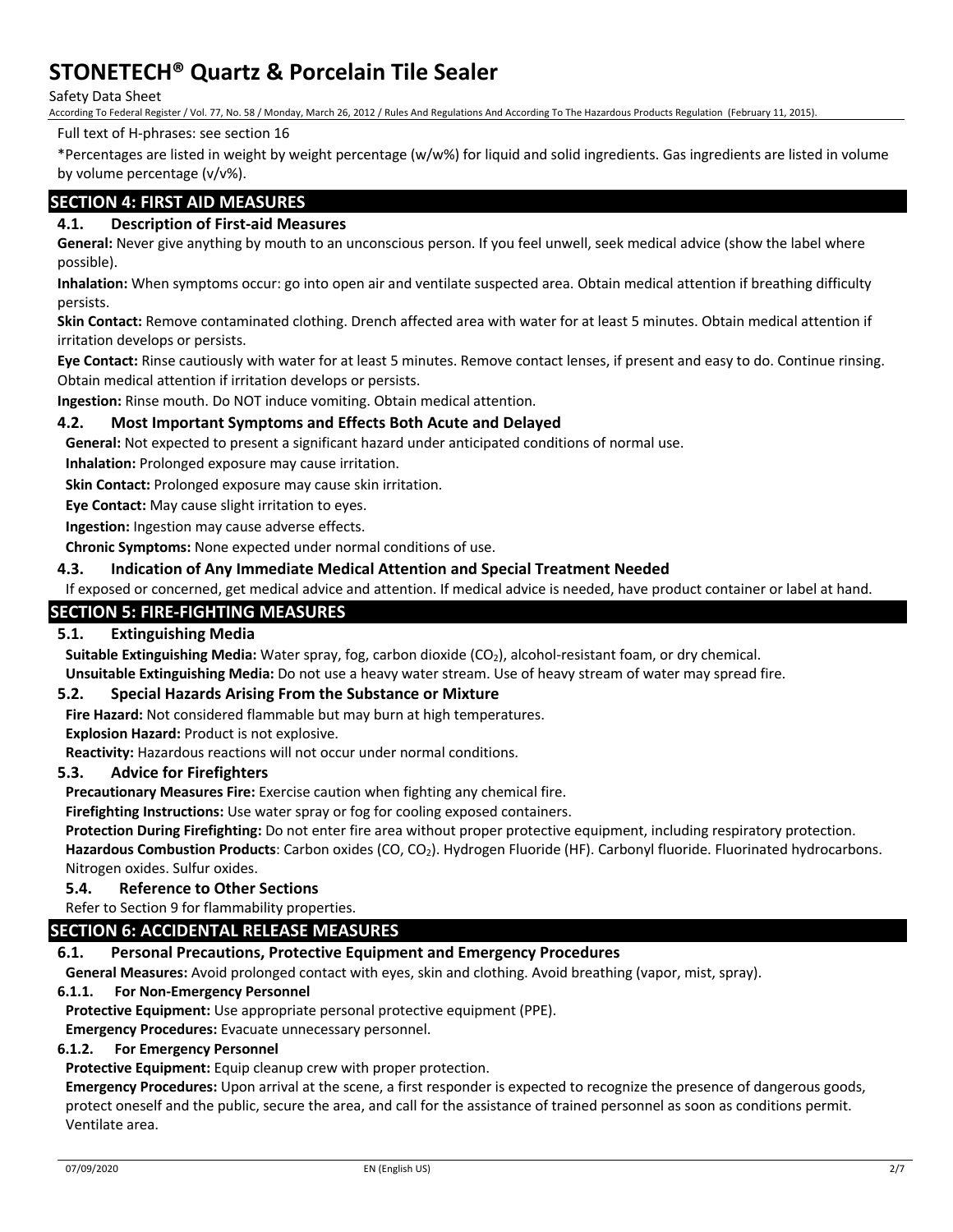#### Safety Data Sheet

According To Federal Register / Vol. 77, No. 58 / Monday, March 26, 2012 / Rules And Regulations And According To The Hazardous Products Regulation (February 11, 2015).

#### **6.2. Environmental Precautions**

Prevent entry to sewers and public waters.

#### **6.3. Methods and Materials for Containment and Cleaning Up**

**For Containment:** Contain any spills with dikes or absorbents to prevent migration and entry into sewers or streams.

**Methods for Cleaning Up:** Clean up spills immediately and dispose of waste safely. Transfer spilled material to a suitable container for disposal. Contact competent authorities after a spill.

#### **6.4. Reference to Other Sections**

See Section 8 for exposure controls and personal protection and Section 13 for disposal considerations.

#### **SECTION 7: HANDLING AND STORAGE**

#### **7.1. Precautions for Safe Handling**

**Precautions for Safe Handling:** Wash hands and other exposed areas with mild soap and water before eating, drinking or smoking and when leaving work. Avoid prolonged contact with eyes, skin and clothing. Avoid breathing vapors, mist, spray.

**Hygiene Measures:** Handle in accordance with good industrial hygiene and safety procedures.

#### **7.2. Conditions for Safe Storage, Including Any Incompatibilities**

**Technical Measures:** Comply with applicable regulations.

**Storage Conditions:** Keep container closed when not in use. Store in a dry, cool place. Keep/Store away from direct sunlight, extremely high or low temperatures and incompatible materials.

**Incompatible Materials:** Oxidizers, powerful reducers. Acids. Water-Reactive Materials.

#### **7.3. Specific End Use(s)**

Treatment of natural stone surfaces.

## **SECTION 8: EXPOSURE CONTROLS/PERSONAL PROTECTION**

#### **8.1. Control Parameters**

For substances listed in section 3 that are not listed here, there are no established exposure limits from the manufacturer, supplier, importer, or the appropriate advisory agency including: ACGIH (TLV), AIHA (WEEL), NIOSH (REL), OSHA (PEL), or Canadian provincial governments.

| Sodium hydroxide (1310-73-2)       |                                     |                     |
|------------------------------------|-------------------------------------|---------------------|
| <b>USA ACGIH</b>                   | ACGIH Ceiling ( $mg/m3$ )           | 2 mg/ $m3$          |
| <b>USA OSHA</b>                    | OSHA PEL (TWA) (mg/m <sup>3</sup> ) | 2 mg/m <sup>3</sup> |
| <b>USA NIOSH</b>                   | NIOSH REL (ceiling) $(mg/m3)$       | 2 mg/m <sup>3</sup> |
| <b>USA IDLH</b>                    | US IDLH $(mg/m3)$                   | 10 mg/m $3$         |
| <b>Alberta</b>                     | OEL Ceiling $(mg/m3)$               | 2 mg/m <sup>3</sup> |
| <b>British Columbia</b>            | OEL Ceiling (mg/m <sup>3</sup> )    | 2 mg/m <sup>3</sup> |
| <b>Manitoba</b>                    | OEL Ceiling (mg/m <sup>3</sup> )    | 2 mg/m <sup>3</sup> |
| <b>New Brunswick</b>               | OEL Ceiling (mg/m <sup>3</sup> )    | 2 mg/m <sup>3</sup> |
| <b>Newfoundland &amp; Labrador</b> | OEL Ceiling (mg/m <sup>3</sup> )    | 2 mg/m <sup>3</sup> |
| Nova Scotia                        | OEL Ceiling $(mg/m3)$               | 2 mg/m <sup>3</sup> |
| <b>Nunavut</b>                     | OEL Ceiling $(mg/m3)$               | 2 mg/m <sup>3</sup> |
| <b>Northwest Territories</b>       | OEL Ceiling (mg/m <sup>3</sup> )    | 2 mg/m <sup>3</sup> |
| <b>Ontario</b>                     | OEL Ceiling (mg/m <sup>3</sup> )    | 2 mg/m <sup>3</sup> |
| <b>Prince Edward Island</b>        | OEL Ceiling ( $mg/m3$ )             | 2 mg/m <sup>3</sup> |
| Québec                             | PLAFOND (mg/m <sup>3</sup> )        | 2 mg/m <sup>3</sup> |
| Saskatchewan                       | OEL Ceiling $(mg/m3)$               | 2 mg/m <sup>3</sup> |
| Yukon                              | OEL Ceiling (mg/m <sup>3</sup> )    | 2 mg/m <sup>3</sup> |

#### **8.2. Exposure Controls**

**Appropriate Engineering Controls:** Suitable eye/body wash equipment should be available in the vicinity of any potential exposure. Ensure adequate ventilation, especially in confined areas. Ensure all national/local regulations are observed.

**Personal Protective Equipment:** Gloves. Protective clothing. Protective goggles.

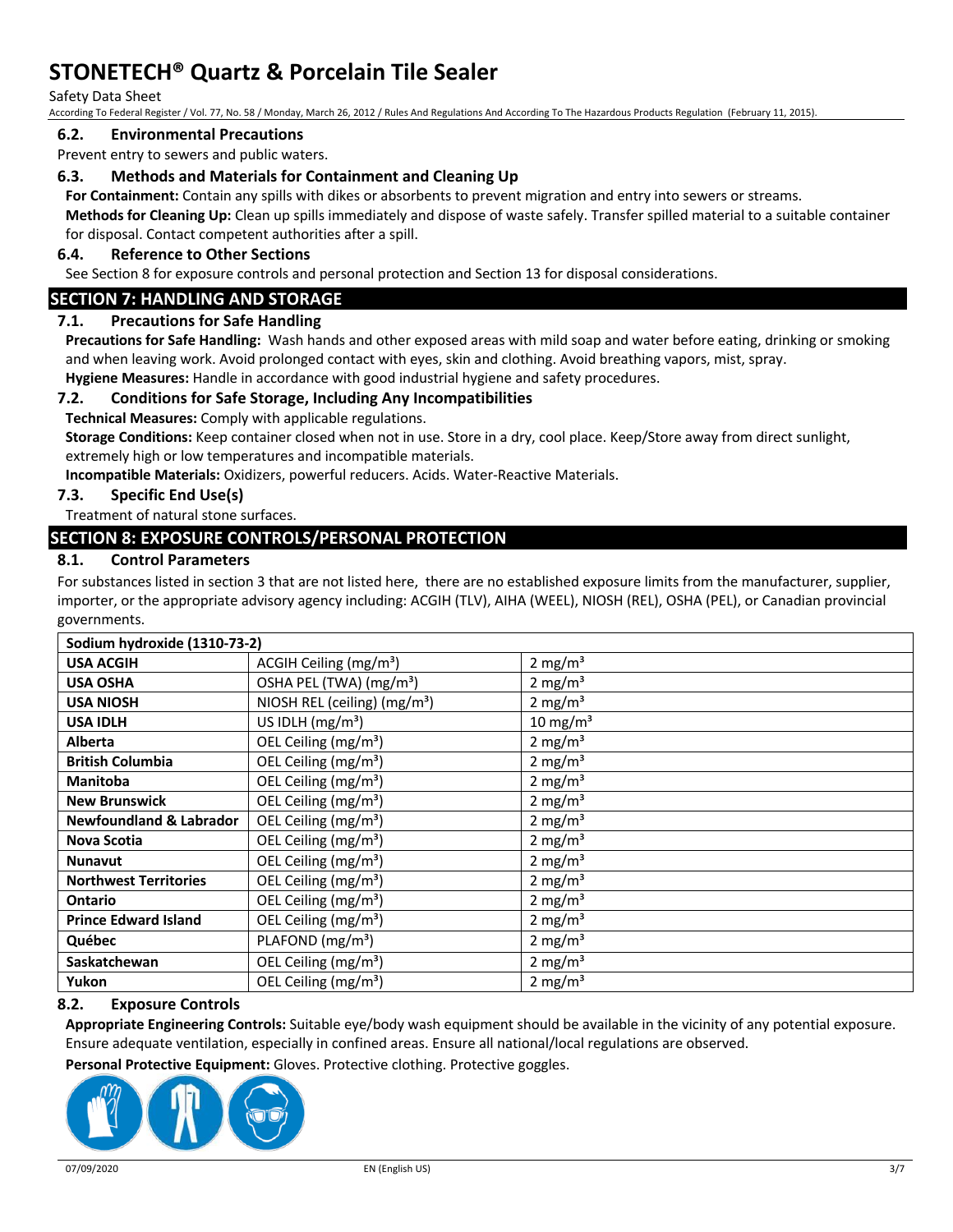Safety Data Sheet

According To Federal Register / Vol. 77, No. 58 / Monday, March 26, 2012 / Rules And Regulations And According To The Hazardous Products Regulation (February 11, 2015).

**Materials for Protective Clothing:** Chemically resistant materials and fabrics.

**Hand Protection:** Wear protective gloves.

**Eye and Face Protection:** Chemical safety goggles.

**Skin and Body Protection:** Wear suitable protective clothing.

**Respiratory Protection:** If exposure limits are exceeded or irritation is experienced, approved respiratory protection should be worn. In case of inadequate ventilation, oxygen deficient atmosphere, or where exposure levels are not known wear approved respiratory protection.

**Other Information:** When using, do not eat, drink or smoke.

## **SECTION 9: PHYSICAL AND CHEMICAL PROPERTIES**

| <b>Information on Basic Physical and Chemical Properties</b><br>9.1. |                |                |
|----------------------------------------------------------------------|----------------|----------------|
| <b>Physical State</b>                                                |                | Liquid         |
| Appearance                                                           | $\ddot{\cdot}$ | Clear          |
| Odor                                                                 | $\ddot{\cdot}$ | Mild           |
| <b>Odor Threshold</b>                                                |                | Not available  |
| рH                                                                   |                | $9.0 - 11.0$   |
| <b>Evaporation Rate</b>                                              |                | Not available  |
| <b>Melting Point</b>                                                 | $\ddot{\cdot}$ | Not available  |
| <b>Freezing Point</b>                                                | $\cdot$        | Not available  |
| <b>Boiling Point</b>                                                 |                | Not available  |
| <b>Flash Point</b>                                                   |                | Not available  |
| <b>Auto-ignition Temperature</b>                                     |                | Not available  |
| <b>Decomposition Temperature</b>                                     | $\ddot{\cdot}$ | Not available  |
| <b>Flammability (solid, gas)</b>                                     | $\ddot{\cdot}$ | Not applicable |
| <b>Lower Flammable Limit</b>                                         |                | Not available  |
| <b>Upper Flammable Limit</b>                                         |                | Not available  |
| <b>Vapor Pressure</b>                                                |                | Not available  |
| Relative Vapor Density at 20°C                                       |                | Not available  |
| <b>Relative Density</b>                                              |                | Not available  |
| <b>Specific Gravity</b>                                              |                | 1.005          |
| <b>Solubility</b>                                                    |                | Not available  |
| <b>Partition Coefficient: N-Octanol/Water</b>                        |                | Not available  |
| <b>Viscosity</b>                                                     |                | Not available  |

## **SECTION 10: STABILITY AND REACTIVITY**

**10.1. Reactivity:** Hazardous reactions will not occur under normal conditions.

- **10.2. Chemical Stability:** Stable under recommended handling and storage conditions (see section 7).
- **10.3. Possibility of Hazardous Reactions:** Hazardous polymerization will not occur.
- **10.4. Conditions to Avoid:** Direct sunlight, extremely high or low temperatures, and incompatible materials.
- **10.5. Incompatible Materials:** Oxidizers, powerful reducers. Acids. Water-Reactive Materials.
- **10.6. Hazardous Decomposition Products:** Not expected to decompose under ambient conditions.

## **SECTION 11: TOXICOLOGICAL INFORMATION**

| 11.1. | <b>Information on Toxicological Effects - Product</b> |
|-------|-------------------------------------------------------|
|-------|-------------------------------------------------------|

**Acute Toxicity (Oral):** Not classified

**Acute Toxicity (Dermal):** Not classified

**Acute Toxicity (Inhalation):** Not classified

**LD50 and LC50 Data:** Not available

**Skin Corrosion/Irritation:** Not classified

**pH:** 9.0 - 11.0

**Eye Damage/Irritation:** Not classified **pH:** 9.0 - 11.0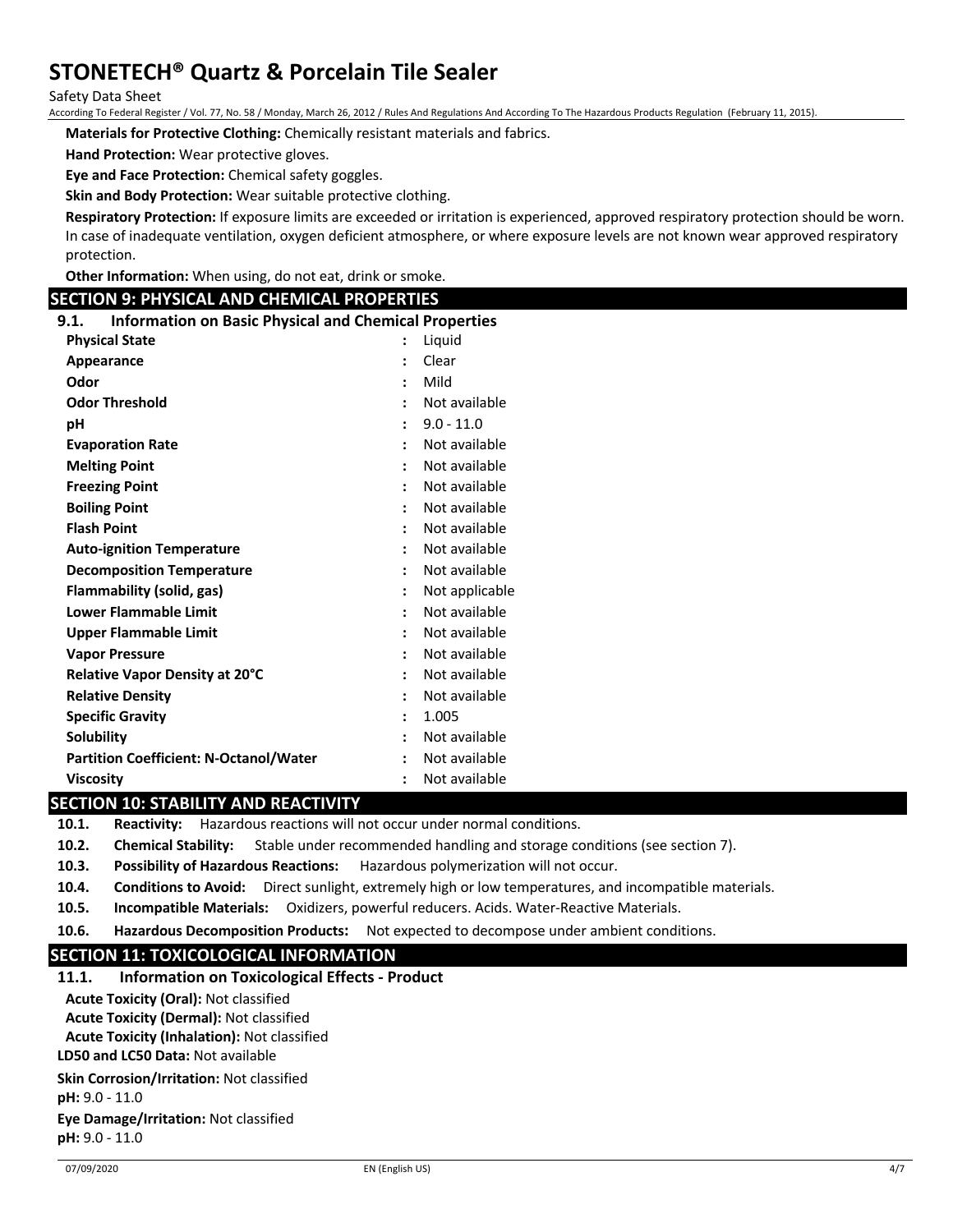Safety Data Sheet

According To Federal Register / Vol. 77, No. 58 / Monday, March 26, 2012 / Rules And Regulations And According To The Hazardous Products Regulation (February 11, 2015).

**Respiratory or Skin Sensitization:** Not classified

**Germ Cell Mutagenicity:** Not classified

**Carcinogenicity:** Not classified

**Specific Target Organ Toxicity (Repeated Exposure):** Not classified

**Reproductive Toxicity:** Not classified

**Specific Target Organ Toxicity (Single Exposure):** Not classified

**Aspiration Hazard:** Not classified

**Symptoms/Injuries After Inhalation:** Prolonged exposure may cause irritation.

**Symptoms/Injuries After Skin Contact:** Prolonged exposure may cause skin irritation.

**Symptoms/Injuries After Eye Contact:** May cause slight irritation to eyes.

**Symptoms/Injuries After Ingestion:** Ingestion may cause adverse effects.

**Chronic Symptoms:** None expected under normal conditions of use.

## **11.2. Information on Toxicological Effects - Ingredient(s)**

**LD50 and LC50 Data:**

| Sodium hydroxide (1310-73-2)             |                     |
|------------------------------------------|---------------------|
| LD50 Oral Rat                            | $325 \text{ mg/kg}$ |
| 1,2-Benzisothiazol-3(2H)-one (2634-33-5) |                     |
| LD50 Oral Rat                            | 1020 mg/kg          |
|                                          |                     |

## **SECTION 12: ECOLOGICAL INFORMATION**

**12.1. Toxicity**

**Ecology - General:** Not classified.

| <b>LUDIOSY OCHURUI.</b> NOL CROSSINCO.                |                                                                         |  |
|-------------------------------------------------------|-------------------------------------------------------------------------|--|
| Sodium hydroxide (1310-73-2)                          |                                                                         |  |
| LC50 Fish 1                                           | 45.4 mg/l (Exposure time: 96 h - Species: Oncorhynchus mykiss [static]) |  |
| EC50 Daphnia 1                                        | $40 \text{ mg/l}$                                                       |  |
| 1,2-Benzisothiazol-3(2H)-one (2634-33-5)              |                                                                         |  |
| EC50 Daphnia 1                                        | $0.99$ mg/l                                                             |  |
| <b>Persistence and Degradability</b><br>12.2.         |                                                                         |  |
| STONETECH <sup>®</sup> Quartz & Porcelain Tile Sealer |                                                                         |  |
| <b>Persistence and Degradability</b>                  | Not established.                                                        |  |
| <b>Bioaccumulative Potential</b><br>12.3.             |                                                                         |  |
| STONETECH <sup>®</sup> Quartz & Porcelain Tile Sealer |                                                                         |  |

| <b>Bioaccumulative Potential</b>                   | Not established.  |
|----------------------------------------------------|-------------------|
| 1,2-Benzisothiazol-3(2H)-one (2634-33-5)           |                   |
| <b>Log Pow</b>                                     | 1.3 (at $25 °C$ ) |
| Mobility in Soil<br>12 $\Lambda$<br>Alot available |                   |

**12.4. Mobility in Soil** Not available

**12.5. Other Adverse Effects**

**Other Information:** Avoid release to the environment.

## **SECTION 13: DISPOSAL CONSIDERATIONS**

#### **13.1. Waste treatment methods**

**Waste Disposal Recommendations:** Dispose of contents/container in accordance with local, regional, national, territorial, provincial, and international regulations.

**Ecology - Waste Materials:** Avoid release to the environment.

#### **SECTION 14: TRANSPORT INFORMATION**

The shipping description(s) stated herein were prepared in accordance with certain assumptions at the time the SDS was authored, and can vary based on a number of variables that may or may not have been known at the time the SDS was issued.

- **14.1. In Accordance with DOT** Not regulated for transport
- **14.2. In Accordance with IMDG** Not regulated for transport
- 14.3. In Accordance with IATA Not regulated for transport
- 14.4. In Accordance with TDG Not regulated for transport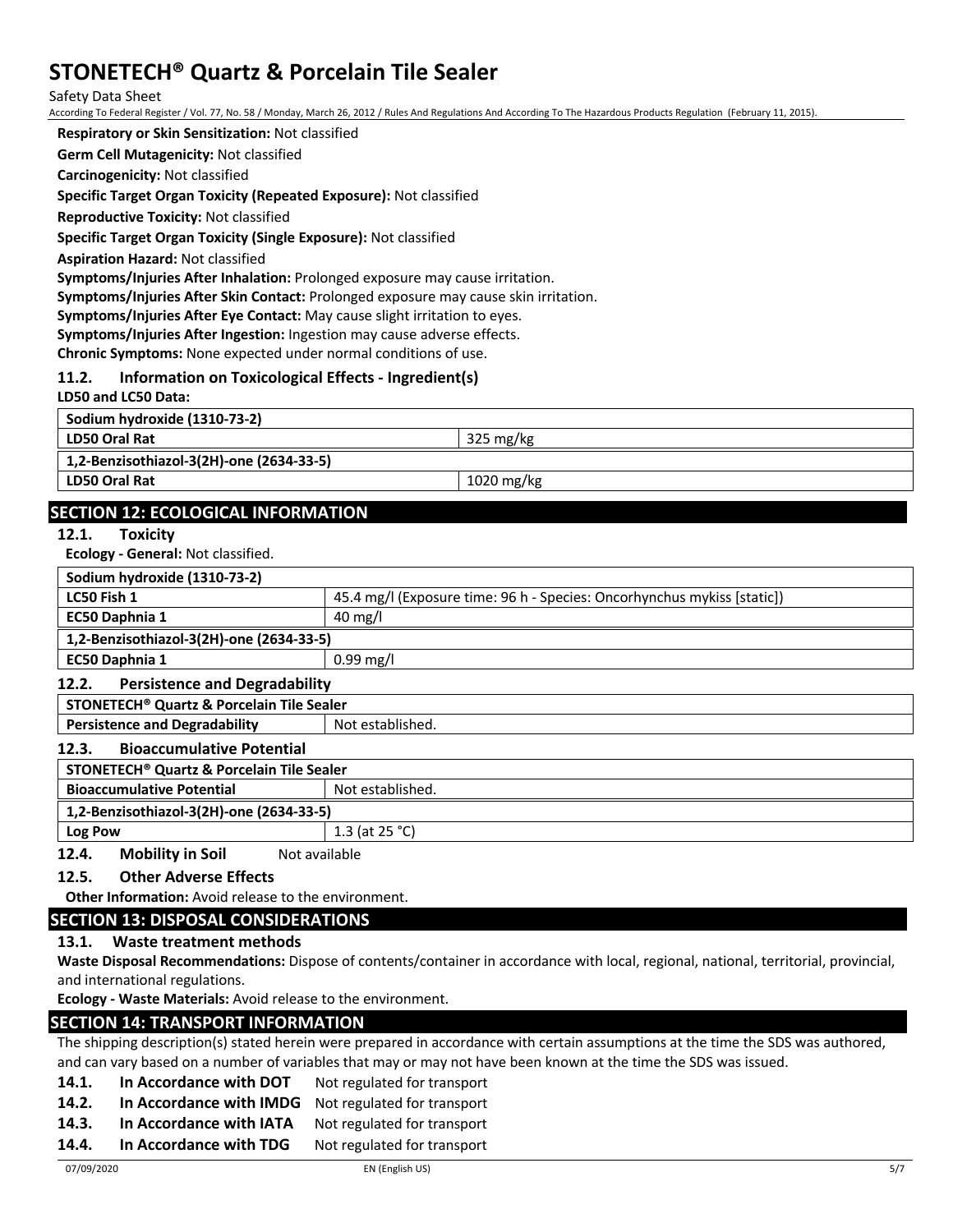Safety Data Sheet

According To Federal Register / Vol. 77, No. 58 / Monday, March 26, 2012 / Rules And Regulations And According To The Hazardous Products Regulation (February 11, 2015).

### **SECTION 15: REGULATORY INFORMATION**

#### **15.1. US Federal Regulations**

#### **Sodium hydroxide (1310-73-2)**

Listed on the United States TSCA (Toxic Substances Control Act) inventory **CERCLA RQ** 1000 lb

## **1,2-Benzisothiazol-3(2H)-one (2634-33-5)**

Listed on the United States TSCA (Toxic Substances Control Act) inventory

## **15.2. US State Regulations**

#### **Sodium hydroxide (1310-73-2)**

U.S. - Massachusetts - Right To Know List

- U.S. New Jersey Right to Know Hazardous Substance List
- U.S. Pennsylvania RTK (Right to Know) Environmental Hazard List
- U.S. Pennsylvania RTK (Right to Know) List

### **15.3. Canadian Regulations**

| Sodium hydroxide (1310-73-2)                                                  |  |
|-------------------------------------------------------------------------------|--|
| Listed on the Canadian DSL (Domestic Substances List)                         |  |
| 1,2-Benzisothiazol-3(2H)-one (2634-33-5)                                      |  |
| Listed on the Canadian DSL (Domestic Substances List)                         |  |
| SECTION 16: OTHER INFORMATION, INCLUDING DATE OF PREPARATION OR LAST REVISION |  |

**Date of Preparation or Latest Revision :** 07/09/2020

**Other Information :** This document has been prepared in accordance with the SDS requirements of the OSHA Hazard Communication Standard 29 CFR 1910.1200 and Canada's Hazardous Products Regulations (HPR) SOR/2015-17.

#### **GHS Full Text Phrases:**

| Acute Tox. 4 (Oral)      | Acute toxicity (oral) Category 4                                 |
|--------------------------|------------------------------------------------------------------|
| Aquatic Acute 1          | Hazardous to the aquatic environment - Acute Hazard Category 1   |
| <b>Aquatic Acute 3</b>   | Hazardous to the aquatic environment - Acute Hazard Category 3   |
| Aquatic Chronic 1        | Hazardous to the aquatic environment - Chronic Hazard Category 1 |
| <b>Aquatic Chronic 3</b> | Hazardous to the aquatic environment - Chronic Hazard Category 3 |
| Comb. Dust               | Combustible Dust                                                 |
| Eye Dam. 1               | Serious eye damage/eye irritation Category 1                     |
| Met. Corr. 1             | Corrosive to metals Category 1                                   |
| Skin Corr. 1A            | Skin corrosion/irritation Category 1A                            |
| Skin Irrit. 2            | Skin corrosion/irritation Category 2                             |
| Skin Sens. 1             | Skin sensitization, Category 1                                   |
| STOT SE 3                | Specific target organ toxicity (single exposure) Category 3      |
| H <sub>290</sub>         | May be corrosive to metals                                       |
| H302                     | Harmful if swallowed                                             |
| H314                     | Causes severe skin burns and eye damage                          |
| H315                     | Causes skin irritation                                           |
| H317                     | May cause an allergic skin reaction                              |
| H318                     | Causes serious eye damage                                        |
| H335                     | May cause respiratory irritation                                 |
| H400                     | Very toxic to aquatic life                                       |
| H402                     | Harmful to aquatic life                                          |
| H410                     | Very toxic to aquatic life with long lasting effects             |
| H412                     | Harmful to aquatic life with long lasting effects                |